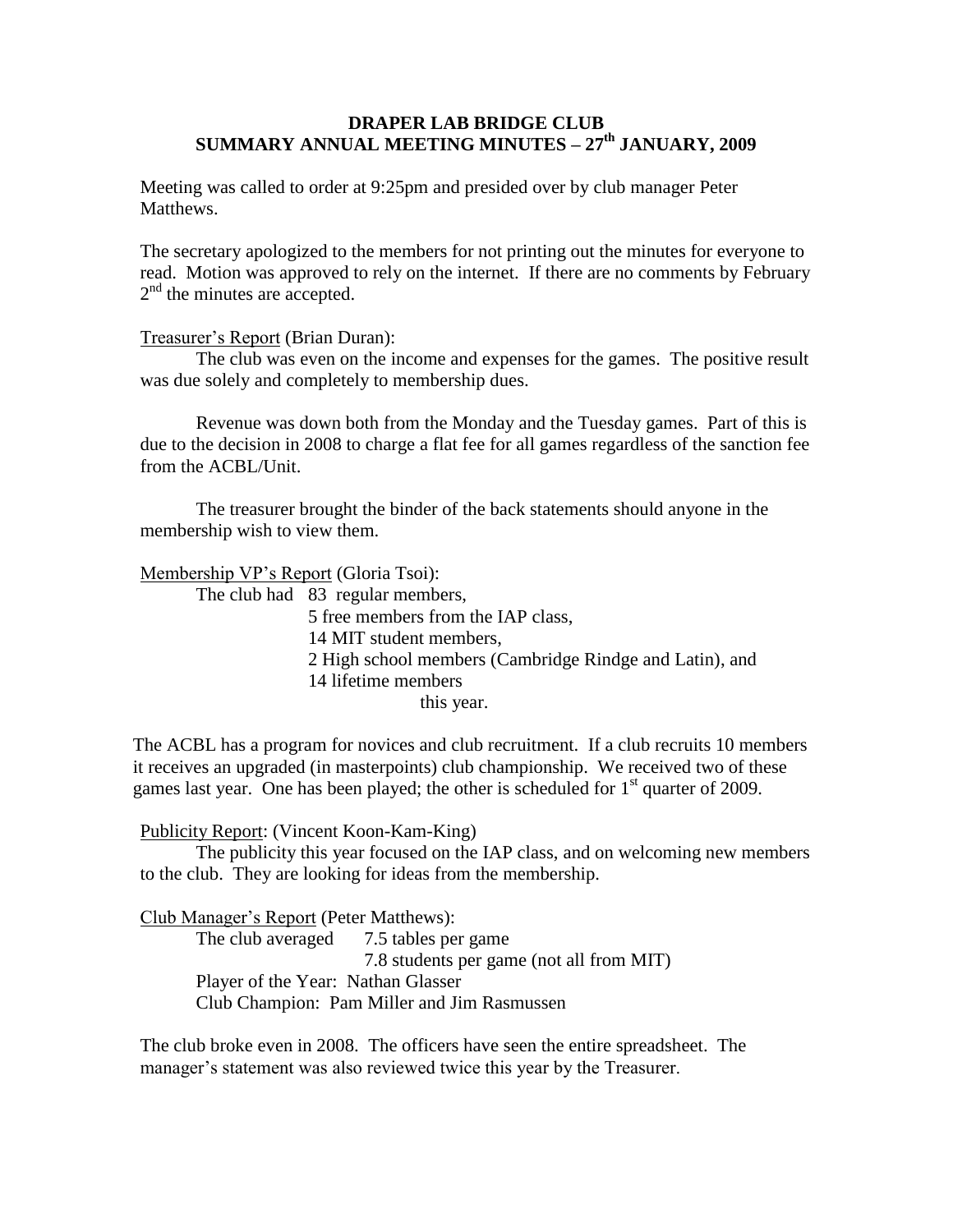There was discussion regarding the lower average of tables, down from 8 tables last year. It is possible that the novice game (held on Tuesdays in 2008) was competition. Possibly the bad economy will improve turnout as bridge is a cheap form of entertainment.

There was discussion regarding the Duplimate. It will take 5-6 years for the club to pay off the machine. The Club Manager indicated this is acceptable to him.

Slate of Officers proposed and accepted unanimously via a voice vote:

| President:           | Jack Chu <sup>*</sup>    |
|----------------------|--------------------------|
| Treasurer:           | Brian Duran*             |
| VP Membership:       | Steve McDevitt           |
| <b>VP</b> Publicity: | <b>Elizabeth Gompels</b> |
| Secretary:           | Pamela Miller*           |
| Club Manager:        | Peter Matthews*          |
| *incumbent           |                          |

**OLD BUSINESS**

IAP Class: There are consistently six tables in the class. The largest turnout was nine tables. There are two lessons to go, after which there will be lectures and supervised play on Monday nights through May.

Volunteers are needed to help run the novice game from Feb through May and to lecture on various topics.

There was discussion around "special games". They cost more but give out more masterpoints. A straw poll indicated that the membership did not want more special games. The club runs various types of special games:

- 2 Charity games 2 Special Tournament at Clubs
- 2 Junior Fund 1 Unit-Wide game
- 1 International Fund 4 Club Championships
- 6 North American Open Pairs

In 2007 there was  $\frac{3}{4}$  table more for the special games. In 2008 there did not appear to be any effect.

Proposal: Same number of special games as last year. PASSED

Start times: There was discussion regarding moving the start time from 6:30pm to 7:00pm. Both sides of the issue were aired.